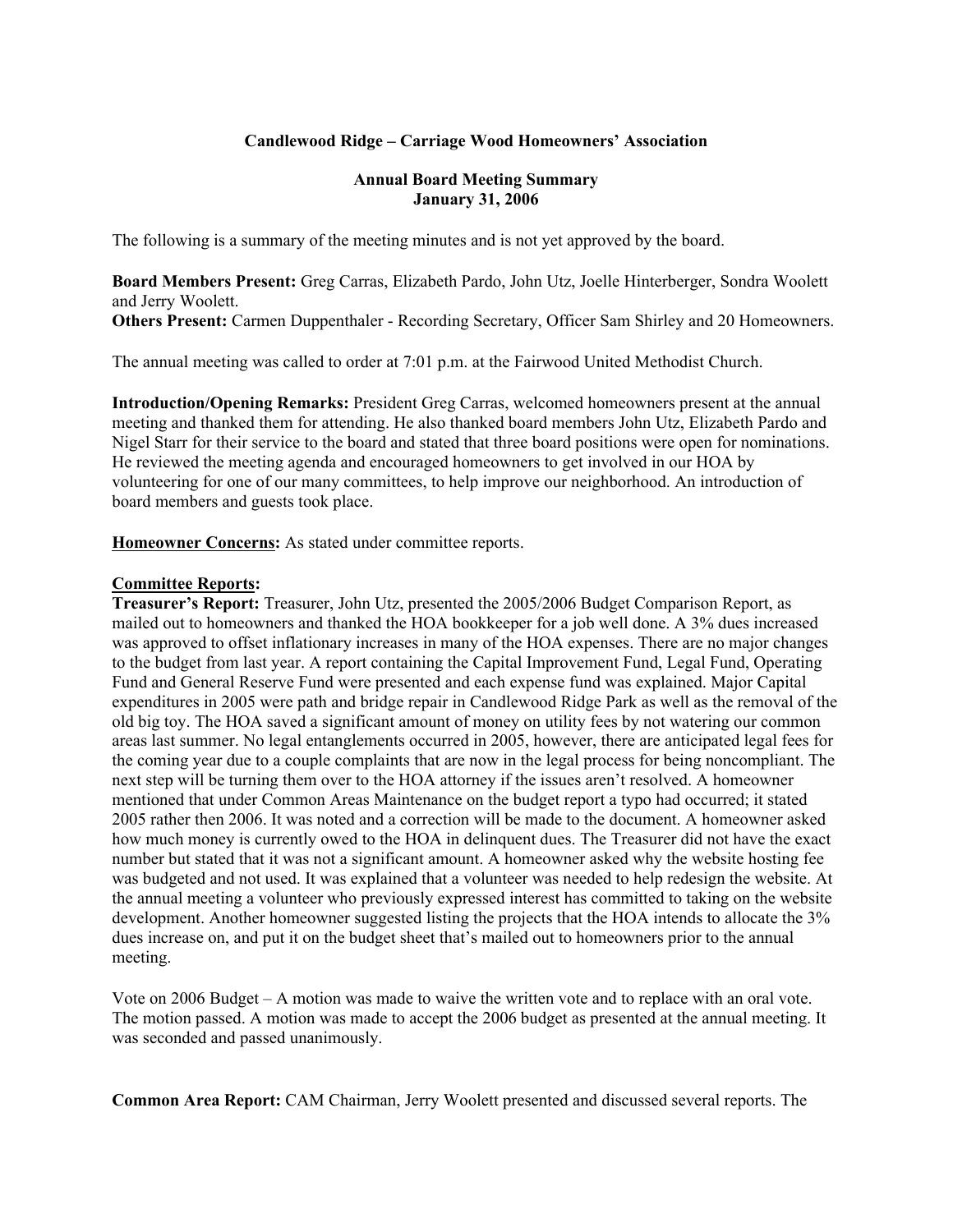2005 CAM activities included;

- Replaced border bark along common areas
- New private property signs installed at both parks
- Cleanup of graffiti
- Cleaning of entrance signs
- Removal of unsafe big toy in CR Park
- Coordinated with King County a fence repair at retention pond in Carriage Wood
- Planted bushes along the stream near bridge in CR Park

Future CAM tasks planned for 2006 are to add additional barrier rocks along border of CR Park and to replace removed trees and grass.

The 2005 Capital Improvement activities included;

- Engaged wetland consultants at the direction of King County when inquired about installation of new big toys in CR Park
- Engaged architectural firm to design, plan and provide structural analysis to repair bridge in CR Park
- Hired construction firm to repair bridge and add railings
- Obtained King County permits and coordinated required inspections to repair bridge
- Hired asphalt company to repair unsafe portions of asphalt path in CR Park

Before and after pictures were shown of the new bridge in CR Park. The status of the 5-year Capital Improvement Plan was discussed. In 2006 a new big toy is scheduled for CW Park. The possibility of a new big toy in CR Park in 2007 was discussed. Future suggested capital projects include sprinkler systems for CW entrances, increased park lighting, sidewalk repairs along CR Park, completion of asphalt path replacement in CR Park, adding new benches and tables at parks and repair/upgrade existing sprinkler systems. Additional volunteers are welcome to help with the Capital Improvements Subcommittee.

Retention of pipeline right-of-way in CR Park: A report was presented containing the following recommendations:

- HOA does not own land and signs a permit to use
- Yearly recurring costs are rising:
	- Permit cost doubled in 2005 and increases \$56/year through 2015
	- Maintenance costs expected to rise sharply. 10-20% of CAM maintenance costs are associated with pipeline. Expect \$3000 to \$5000 yearly increase beginning in 2008. (Other bidders on current maintenance contract were \$8000+/yr more than current provider.)
	- Isolated area conducive to unsavory and illegal activities. Old big toy covered with graffiti.
	- Latest visit to King County DDES indicates adding additional equipment to current new big toy site can be done without a permit.
	- Board recommends the permit be terminated before next payment is due.

A map of the area was presented. A homeowner asked what the maintenance cost includes. The fee includes maintenance of all CAM areas, entrances, parks, retention ponds and CR Park pipeline. It was said that gasoline prices to run the mowers has gone up sharply. Several homeowners expressed the desire to retain the pipeline and replace the big toy for the community children. Two children present at the meeting presented letters to the board they wrote explaining why they liked playing at the CR Park pipeline and that they would like the big toy to be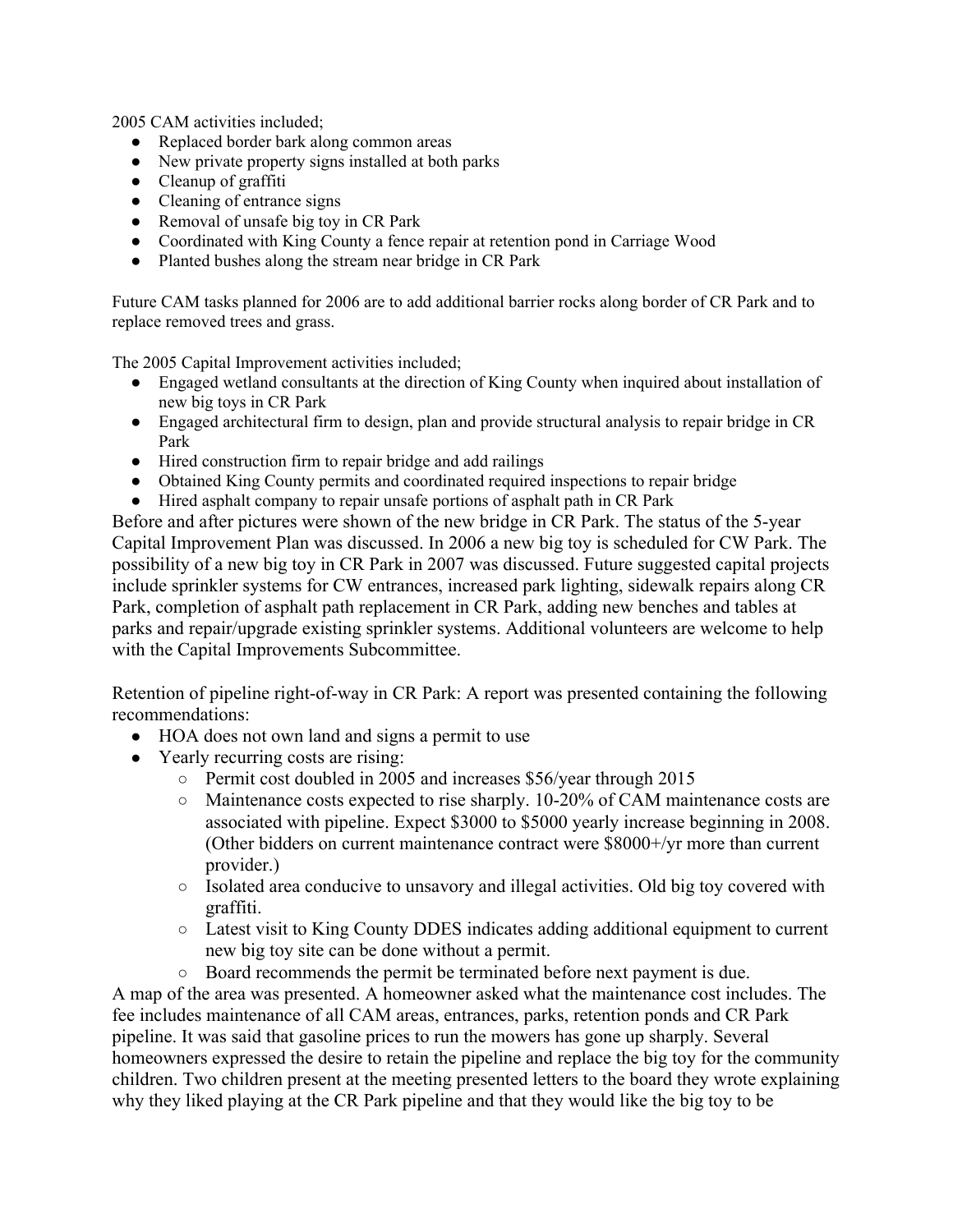replaced. The CAM chairman explained that it was his job to look out for the future of the HOA and to be sure the HOA can afford the rising lease and maintenance costs. The pipeline will continue to be maintained under the HOA's current contract and placement of future big toys in CR Park will be discussed at future board meetings. A homeowner asked about trimming the trees in the main CR entrance. The chairman said the trees had recently been trimmed so school buses would not hit them and a few were also removed.

**Architectural Control Report:** Vice President Sondra Woolett, presented the ACC year-end report. A total of 101 applications were received as follows:

1 Shed, 14 Fences, 37 Roof Replacement, 5 Mailbox Stand, 21 Exterior Paint, 4 Window Replacement, 2 Play Structure, 1 Garage Doors and 16 Decks/Landscaping.

Other ACC activities that took place in 2005 were the establishment of the rules and regulations documents that help define the Covenants. The documents were approved by the board and mailed out to all homeowners. The ACC committee has improved turn around times in replying to submitted requests. A recommendation was given to notify the ACC committee via phone (425) 227-4227 or email crcwhoa@hotmail.com if no response is received within 15 days of mailing in your request. On occasion, the HOA has experienced a problem with the mail.

#### **Complaint Negotiation Report:**

Chairperson, Elizabeth Pardo presented the 2005 complaints year-end report. Total complaints received in 2005 were 80. 33 are pending, 44 are closed and 3 cases now accumulating fines are subject to being handed over to legal.

A homeowner asked if the HOA recommends they try to resolve small issues directly with the neighbor rather then writing a complaint. The chairperson stated that homeowners are welcome to work directly with neighbors on small issues and can sometimes get a more positive response themselves. Some homeowners get quite angry when they receive a written complaint. However, the complaint process is in place to help solve noncompliant issues and keep the complaining party anonymous.

A homeowner asked what jurisdictions were in place for renters. It was explained that renters must abide by the same rules and regulations as homeowners. If a complaint is received about a rental property the owners receive a complaint letter as well as the renters and it goes through the complaint process as usual.

A homeowner asked if basketball hoops were allowed on garages. It was said that basketball hoops are not allowed, attached to the home, above the garage but are allowed on a stand in the driveway.

Legal & Insurance Report: A report was presented during the Common Area report and briefly discussed. The HOA is planning to switch to a local State Farm Insurance agency when our contract expires with our current insurer, CAU. CAU insurance costs have gone up significantly and they were slow to add the City of Seattle as additional insured as required for the pipeline lease in CR Park. It's also been difficult for the HOA to get a timely response from CAU to insurance questions. State Farms' quote is about \$1000 less per year than CAU. They are willing to add the City of Seattle as additional insured and local representatives are available to answer questions. The required barrier plants along the stream near the bridge in Candlewood Ridge Park are in place and new bridge railings were added as required by State Farm.

**Nomination of New Board Members:** Three positions are open on the board. A motion was made to nominate Elizabeth Pardo, current complaints chairperson. It was seconded and she was re-elected to the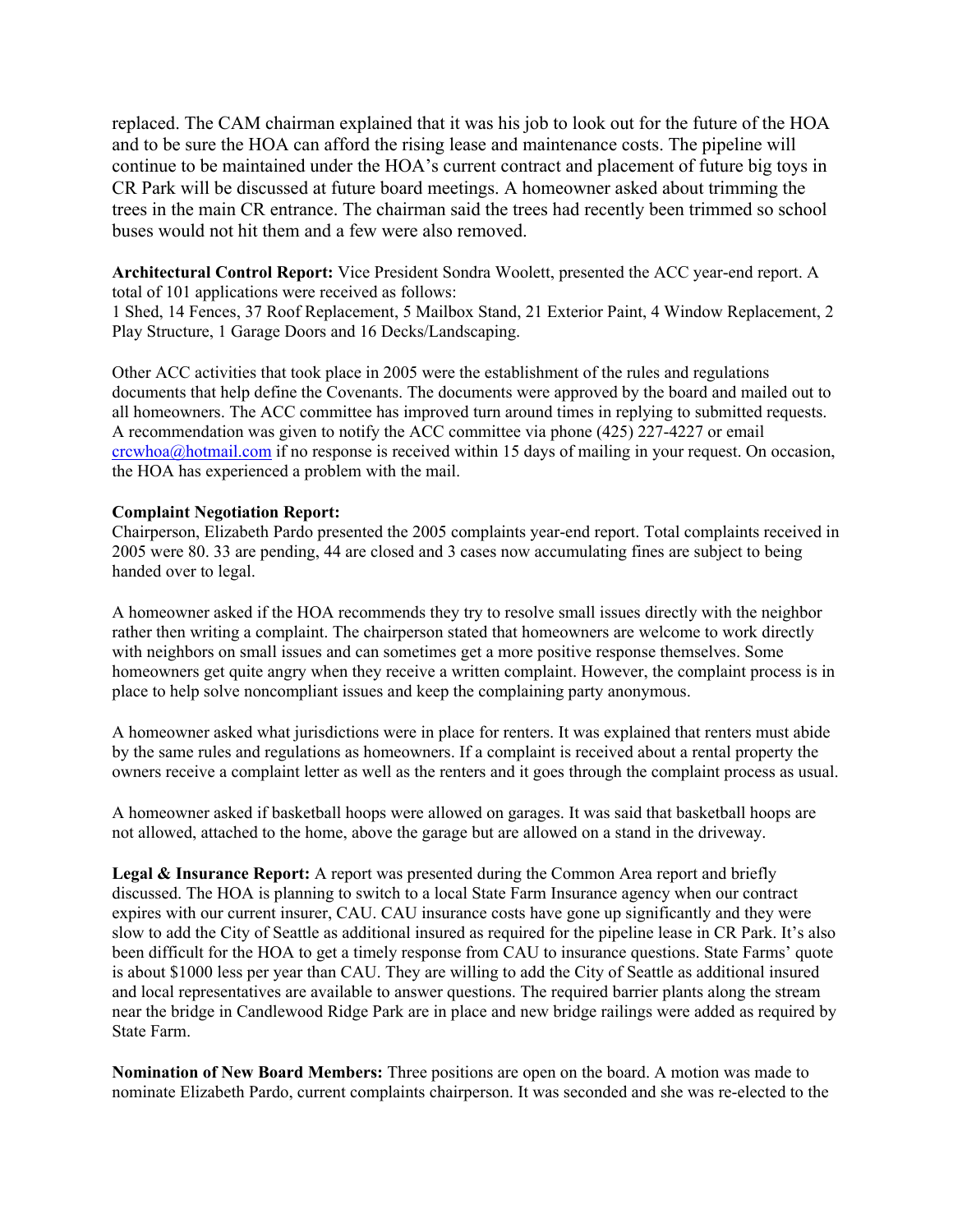board. A motion was made to nominate John Utz, current Treasurer. It was seconded and he was reelected to the board. One homeowner volunteered for the board. A motion was made to nominate George McGill and he was elected to the board. A vote will take place at the February board meeting and they will be assigned a position.

**Fairwood Task Force:** Dell Jackson spoke on behalf of the Fairwood Task Force. He described and gave an update on the incorporation process. The Task Force has held many public meetings. The overwhelming response from people who attended the meetings was to pursue incorporation versus annexation to Renton. Staying as unincorporated King County is not a viable option since King County will continue to reduce services in the unincorporated urban areas while increasing taxes. The county feasibility study shows that if Fairwood were to incorporate as a city, it would provide slightly higher levels of service for the same level of taxes. The task force continues to support the process toward an incorporation election however; they are also working to obtain more factual information regarding annexation to Renton. At this time, Renton's official position is they are open to discussion. Fairwood residents are encouraged to educate themselves and get involved in this history making process. For more information visit the Fairwood Task Force website at www.gofairwood.com.

**JW Bratton Presentation:** John Bratton was invited to the meeting to share with homeowners his intent to develop the piece of land at 162<sup>nd</sup> Pl. SE and Petrovitsky Road by Ridgewood Elementary School. The existing homes will be demolished and a proposed 7,400 SF daycare and 12,000 SF retail space to be built. He presented several diagrams for review. Shops such as a coffee shop, dry cleaners and Stone Cold Creamery have expressed interest. The daycare has already been approved but will only proceed if entire project is approved. A traffic study is currently taking place. An alternative plan will be to build 12 homes on the property if the proposed retail project falls through. Mr. Bratton was open to homeowner's comments and was happy to answer questions.

**Special Topics:** Web and Email address: Email - crcwhoa@hotmail.com Web - www.geocities.com/crcwhoa

A motion was made to adjourn the meeting at 9:47 p.m.

#### **Next Board Meetings:**

February 21, 2006 - Fairwood Methodist Church March 21, 2006 – NEW LOCATION Sheriff's Office, Albertson's Shopping Center April 18, 2006 – Sheriff's Office, Albertson's Shopping Center Meetings are held at **7:00 p.m.** All Homeowners are welcome to attend. (425) 227-4227

# **Candlewood Ridge / Carriage Wood Announcements & Reminders**

## \* **NEW MEETING LOCATION BEGINNING IN MARCH!**

Starting March 21, 2006, the HOA monthly meetings will be held at the new Sheriff's Office located in the Albertson's Shopping Center. Meetings will continue to take place the 3rd Tuesday of every month at 7:00 pm in our new location.